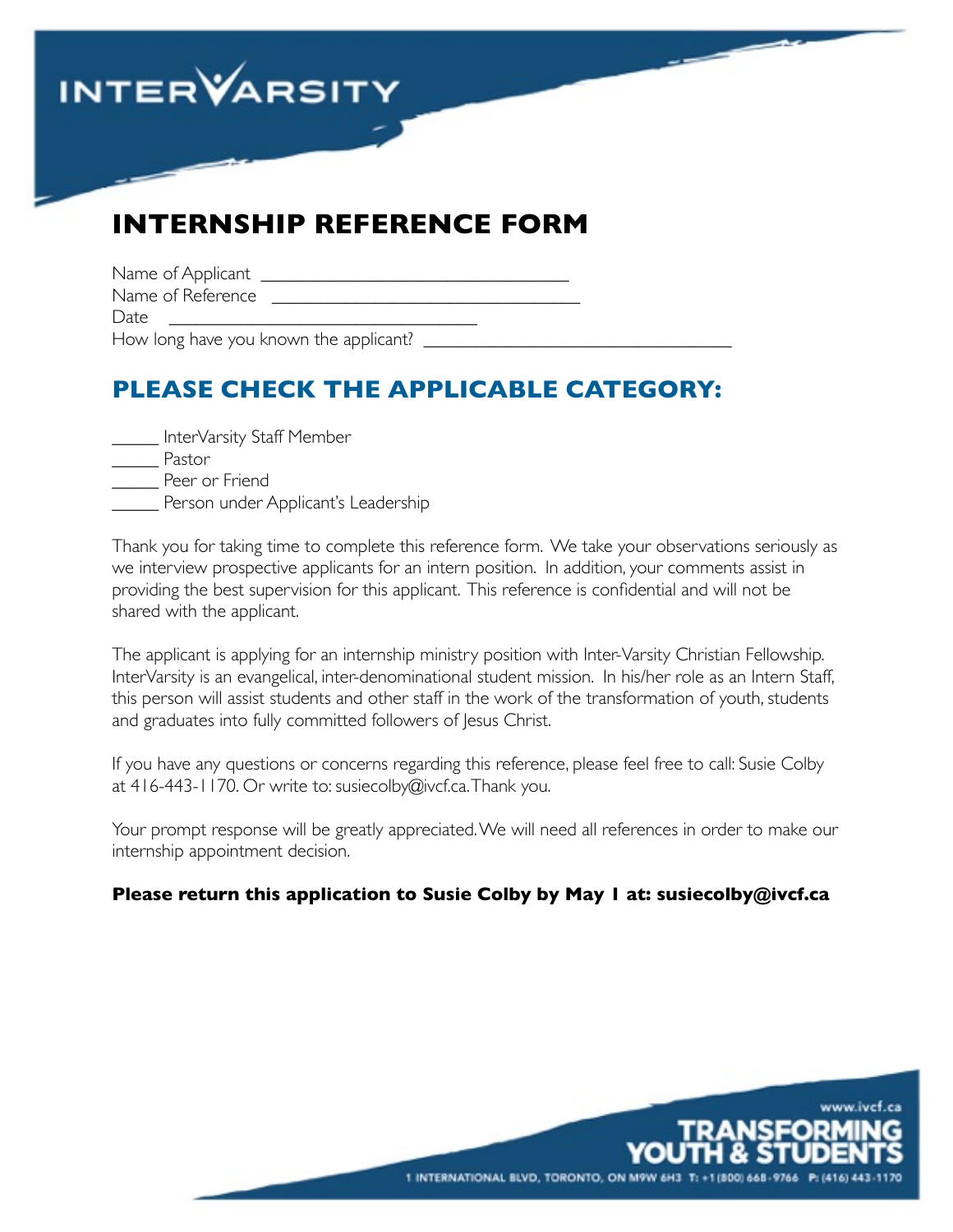

### **APPLICANT ASSESSMENT:**

#### **ON A SCALE OF 1-10 (10 BEING HIGHEST), PLEASE EVALUATE THE APPLICANT ON THE FOLLOWING CHARACTERISTICS:**

| Knows self well                                     |
|-----------------------------------------------------|
| Supportive of others                                |
| Can structure his/her own time                      |
| A self-starter, takes initiative                    |
| . Has considerable drive, goal-oriented             |
| Quickly at ease with new people                     |
| Able to communicate clearly in writing              |
| _ Able to communicate verbally                      |
| Can work with a diversity of people                 |
| Accepting of critique                               |
| Able to enlist others to join a project or activity |
| Adventurous                                         |
| Not easily overwhelmed by a heavy workload          |
| Displays resiliency under pressure                  |
| . Willing to engage in healthy conflict             |
| Ability to work on a team                           |

#### **WHAT SPIRITUAL GIFTS HAVE YOU OBSERVED IN THE APPLICANT?**

\_\_\_\_\_ leadership o

\_\_\_\_\_ administration o

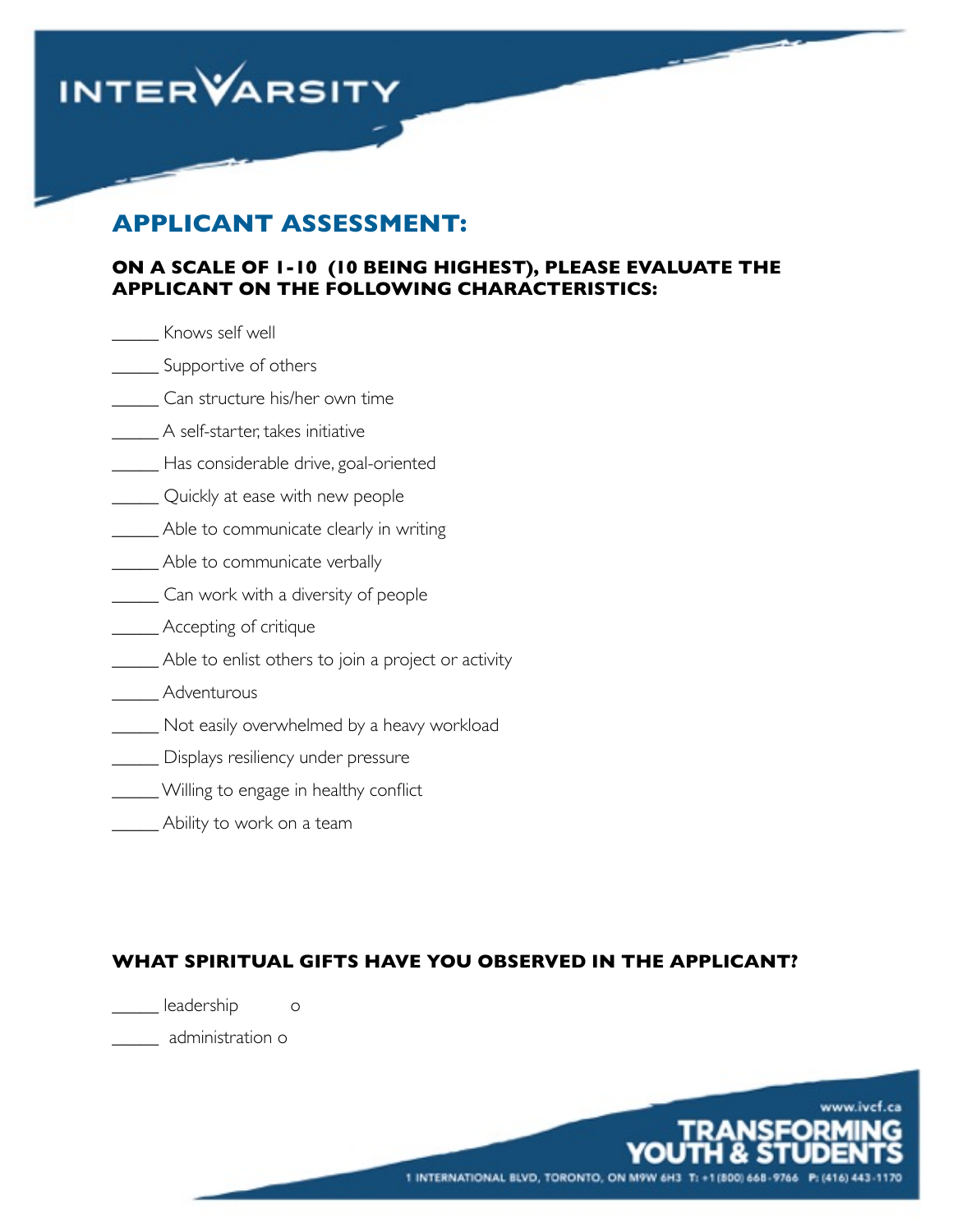

| pastoring                 | $\circ$ |         |
|---------------------------|---------|---------|
| exhortation/encouragement |         | $\circ$ |
| teaching                  |         |         |
| serving<br>$\circ$        |         |         |
| giving<br>$\circ$         |         |         |
| prayer/intercession       | $\circ$ |         |
| wisdom/prophecy           |         | $\circ$ |
| evangelism                |         |         |
| music/worship o           |         |         |
| other                     |         |         |

Please describe the spiritual growth that you have observed. How has this person's Christian journey affected you and others around him/her?

Where have you seen the applicant engaged in ministry? With what results?

In what areas has the applicant exercised leadership? What particular gifts/skills were evidenced in his/her contributions? How would you describe the applicant's leadership style?

What relational skills does the applicant have? In what ways could the applicant improve how he/ she relates to others? Are there any negative attitudes in the candidate that you have observed?

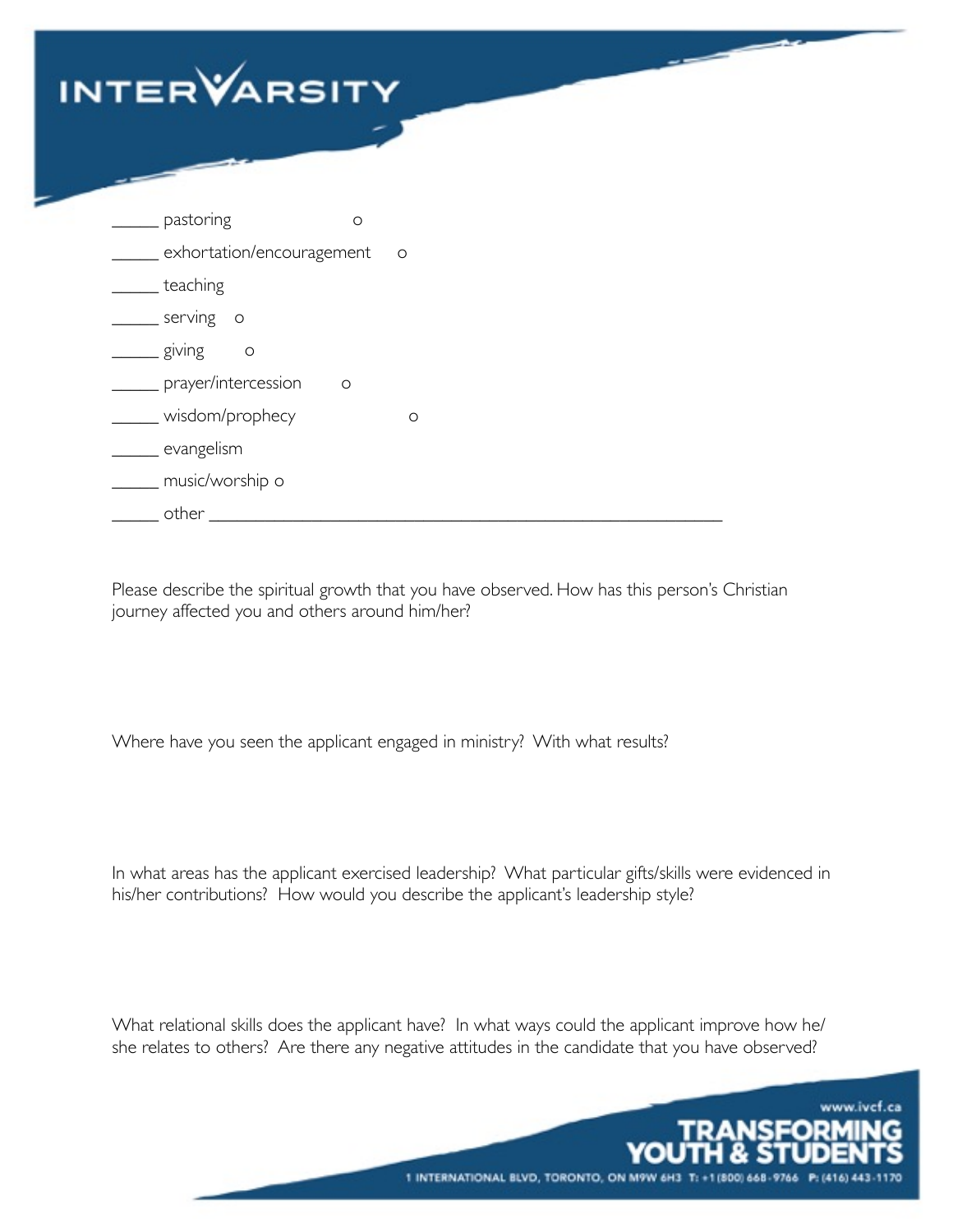

Assess the applicant's ability to relate to people of a different gender, and with different ethnic or cultural backgrounds. Please illustrate.

Assess the applicant's ability to communicate the Gospel.

In what areas would you like to see the applicant develop greater maturity?

In your opinion, does this person's character meet the biblical norms for leadership? Please state any reservations.

### **CAMPUS STAFF ONLY:**

Briefly describe why you would like this person to be an apprentice. Do you have any reservations about the applicant? If so, please respond.

1 INTERNATIONAL BLVD, TORONTO, ON M9W 6H3 T: +1 (800) 668-9766

www.ivcf.ca

TRANSFORMI

### **PASTOR ONLY:**

If your church decided to hire an intern, would you recommend this candidate?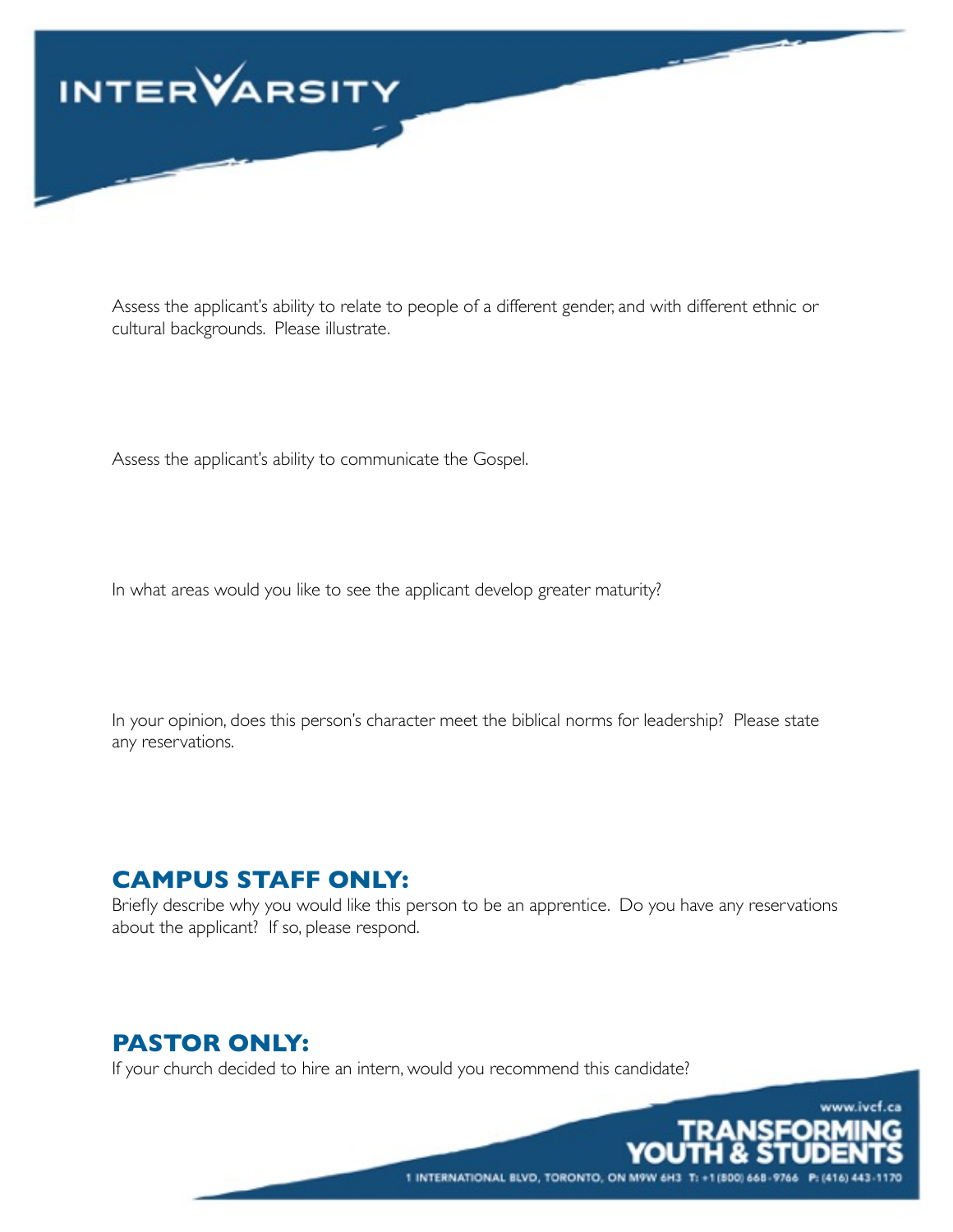

\_\_\_\_\_ no

# **PEER AND PERSON UNDER APPLICANT'S LEADERSHIP ONLY:**

What reasons would you give for following this person's leadership?

Please name three things you believe this applicant would benefit from learning through this program.

Is there any further information that would be valuable in our assessment of this applicant?

**Your Name** \_\_\_\_\_\_\_\_\_\_\_\_\_\_\_\_\_\_\_\_\_\_\_\_\_\_\_\_\_\_\_\_\_\_\_\_\_\_\_

\_\_\_\_\_\_\_\_\_\_\_\_\_\_\_\_\_\_\_\_\_\_\_\_\_\_\_\_\_\_\_\_\_\_\_\_\_\_\_\_\_\_\_\_\_\_\_\_\_\_

\_\_\_\_\_\_\_\_\_\_\_\_\_\_\_\_\_\_\_\_\_\_\_\_\_\_\_\_\_\_\_\_\_\_\_\_\_\_\_\_\_\_\_\_\_\_\_\_\_\_

\_\_\_\_\_\_\_\_\_\_\_\_\_\_\_\_\_\_\_\_\_\_\_\_\_\_\_\_\_\_\_\_\_\_\_\_\_\_\_\_\_\_\_\_\_\_\_\_\_\_

**Date** \_\_\_\_\_\_\_\_\_\_\_\_\_\_\_\_\_\_\_\_\_\_\_\_\_\_\_\_\_\_\_\_\_\_\_\_\_\_\_

**Address**